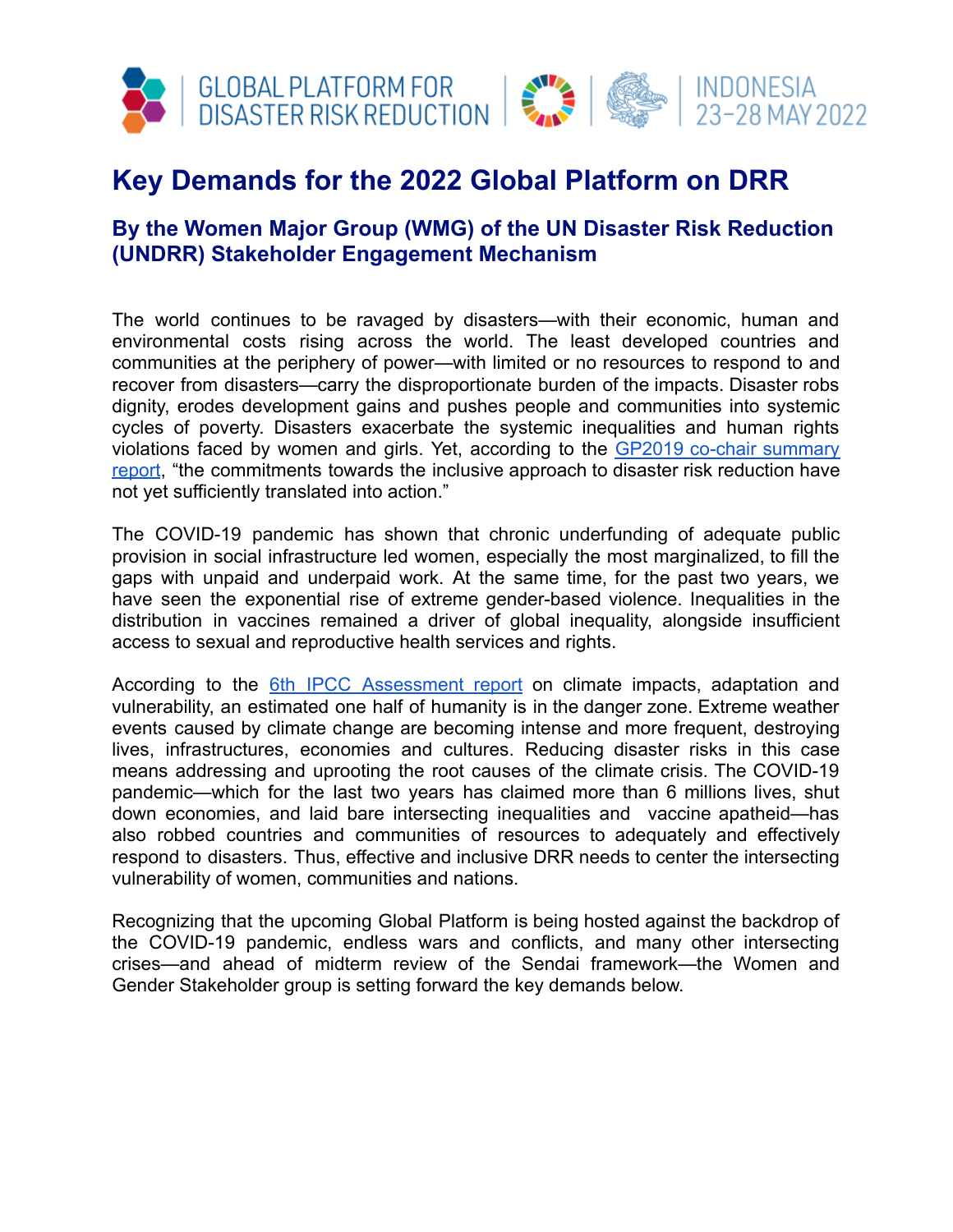**We call upon the United Nations Office of Disaster Risk Reduction and its member states to:**

- A. **Ensure the meaningful engagement and leadership of women at all levels of DRR, especially of grassroots and young women:** Women, girls and gender-diverse people continue to be those most impacted by disasters, and simultaneously, they are leading disaster-risk reduction efforts across the world. In other words, women and girls hold the solutions. However, the commitments made by national governments and UN agencies to have inclusive DRR policies and programmes are yet to be realized. It is the human right of women, girls and gender-diverse people to claim their place at the decision-making table, and governments have the responsibility to create conducive and safe spaces for our meaningful engagement. Despite this, the humanitarian systems and other multilateral policy processes continue to create numerous barriers. We are deeply concerned that gender equality continues to be tokenized and deprioritized. We urge governments and all other stakeholders to prioritize and invest in the meaningful engagement and leadership of women at all levels and to recognize this as our human right. Accountability processes must ensure that decisions of women's collective decision-making bodies are implemented for DRR. Resilient communities and nations can never be achieved if half of the population is deliberately and structurally excluded. In particular, grassroots women and young women and girls are among those most marginalized and left behind by DRR governance structures, despite their crucial role as human rights and environmental defenders.
- B. **Realize commitments on localization:** Women, communities, Indigenous Peoples and local institutions are the first responders to disasters. Therefore, it is critical to build on their existing capacities and knowledge and ensure that systems, procedures and resources are made available to implement their decisions and strengthen their capacity to prepare for, respond to and recover from disasters in a way that builds resilience. 'Capacity gaps' or implementation failures should no longer be an excuse by the Global North to derail the localization agenda. We demand that resources and aid are channeled to communities to realize the localized agendas. Incorporation of gender equality and social inclusion measures into the national and local disaster risk reduction strategies should be mandatory.
- **C. Eliminate gender-based violence and promote SRHR:** With an increased number of hazards turning into disasters, we are experiencing increased gender-based violence and disruption of sexual and reproductive health services and rights across the world. It is therefore critical that special emphasis is given to implementing women-led initiatives to eliminate GBV and promote SRHR at the GPDRR with firm policies, programmes and resource commitments from governments and UN agencies.